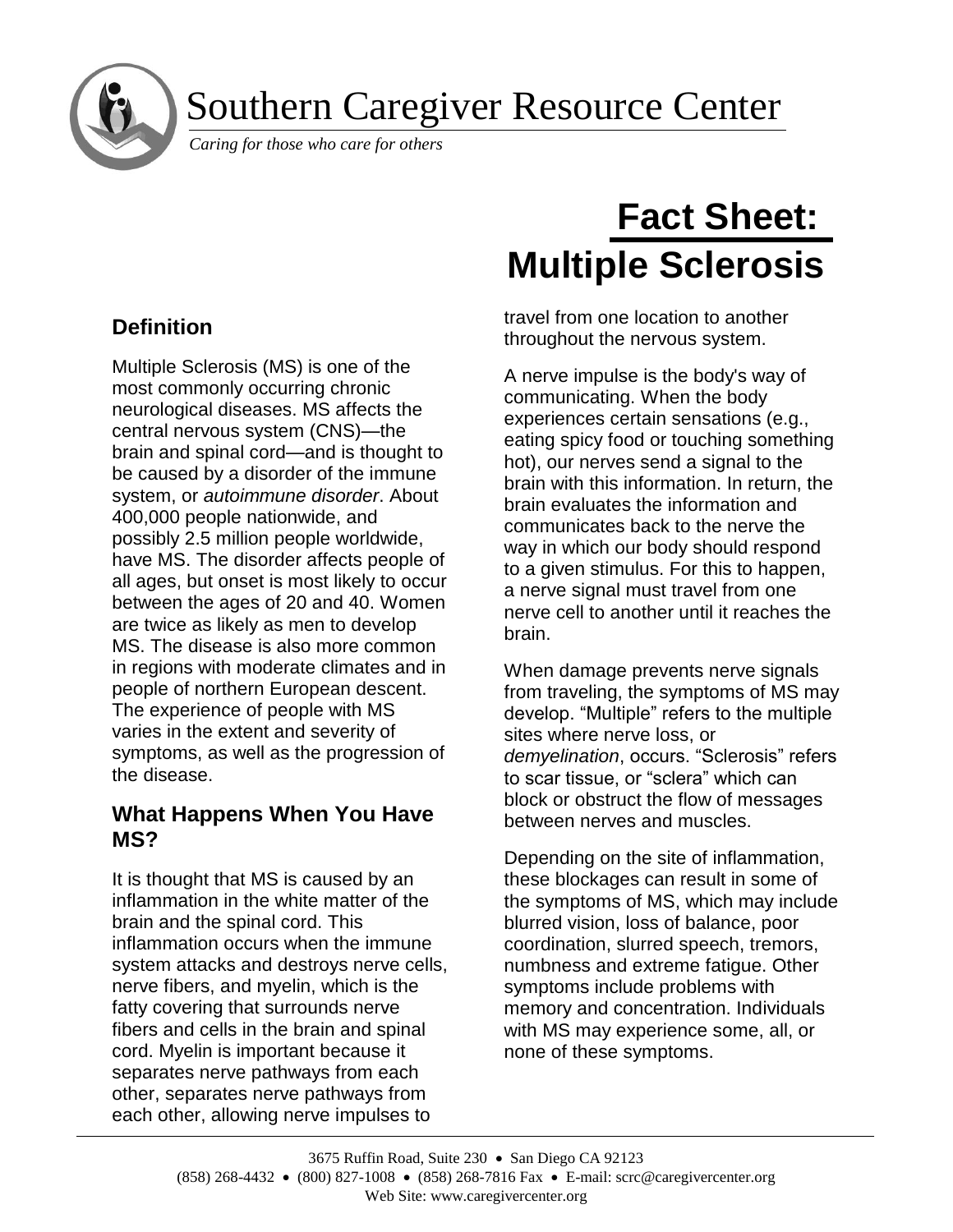## **Prognosis**

It is often difficult to predict the course of MS because it varies on a case-bycase basis. Current research focuses on identifying more precise indicators of disease activity.

#### **Symptoms**

The most prominent symptoms, by group, are:

- **Visual.** The optic nerve is a common area for inflammation. Because it is responsible for carrying vision signals to the brain, visual disturbances are common. They range from haziness and blurred vision to more serious visual impairment. Often, visual symptoms lessen or disappear after a period of weeks, upon remission. Blindness in MS is rare.
- **Movement.** Difficulty in controlling the strength and precision of movements, so that holding things is a problem; balance and coordination may be impaired (also called ataxia).
- **Sensory.** Numbness, tingling and sensitivity to heat or cold.
- **Bladder.** Control problems and urinary tract infections.
- **Cognition**. Mood swings, ranging from depression to euphoria.
- **Fatigue.** Mild to severe fatigue and weakness.

## **Cognitive Problems**

About 50% of people with MS will develop some cognitive problems. Symptoms include a slowed ability to think, reason, concentrate or remember. Only 10% of those who develop cognitive problems experience symptoms severe enough to interfere with daily activities. Yet, it is important to remember that for the person experiencing MS, cognitive changes may be equally or even more devastating than physical changes. Cognitive difficulties are common among people who have had the disease for a long time; however, they may also appear early on, occasionally from the onset of MS. Among those individuals affected by cognitive disturbance, the most common problems are:

- Memory recall, particularly remembering recent events.
- Slowness in learning and processing new information.
- Difficulty with reasoning, such as analyzing a situation, making a plan and follow through.
- Poor judgment.
- Impaired verbal ability, such as slowed speech or difficulty coming up with a needed word during conversation.

Cognitive problems associated with MS are not related to level of physical disability and can affect people with few physical symptoms of MS. In addition, cognitive problems can develop rapidly during a flare-up of the disease. In these cases, the cognitive problems can decrease as the disease moves into remission. It is important to note that cognitive impairment in MS bears little resemblance to the intellectual decline in Alzheimer's disease. People with MS virtually never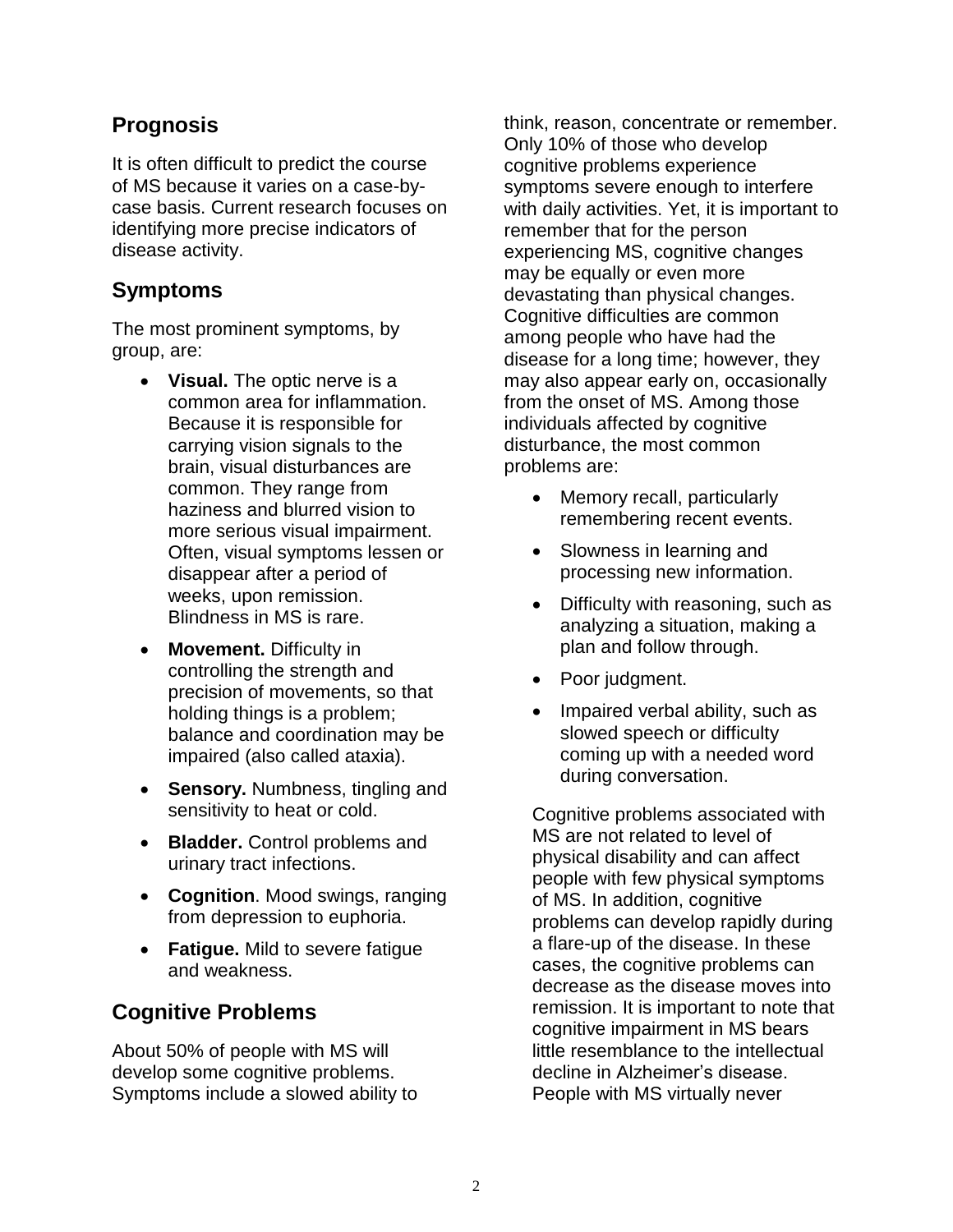experience severe, progressive cognitive decline. Cognitive impairment in MS is typically mild and may stabilize at any time.

- Individuals with MS and their families should be aware of potential cognitive problems. Recognizing and learning about certain, impairments can reduce misunderstandings about a person's apparent forgetfulness, carelessness or seeming indifference. Through open communication, families can be supportive and help the person cope with the changes that they are experiencing. Understanding symptoms related to MS can also help to reduce fears about losing one's abilities. Sometimes, it is helpful to start talking about cognitive and other changes that might occur as a result of MS before they happen, so the individual with MS and the family can be sensitive to and aware of potential changes.
- Discuss suspected cognitive impairment with the person's doctor. In some cases, depression, side effects from medications and even interactions between medications can mimic cognitive problems and can be treated separately. A neurologist can perform a brief evaluation to test for severe cognitive deficits. A neuropsychologist who has expertise in diagnosing and treating MS may be recommended to perform a more complete evaluation to test for subtle cognitive changes. If cognitive problems are found, the

neuropsychologist may assist individuals and their families in coping by working on rehabilitation and strategies to help with cognitive changes.

• These strategies may include memory aids such as writing down all appointments, making checklists, or using memory "tricks" (e.g., visual images or rhymes) to help remember. Practicing concentration and focus when listening will also minimize distractions and help the person retain new information.

#### **Diagnosis**

There is no single test available to clearly identify MS. It's usually a "diagnosis of exclusion," where other conditions and diseases are systematically ruled out, leaving a diagnosis of MS. There are a few rare conditions that have similar symptoms to MS, such as Lyme disease, lupus and heavy metal poisoning. Magnetic Resonance Imaging (MRI) is currently the most sensitive diagnostic test. An MRI aids in diagnosis by producing a picture of the brain or spinal cord to show areas of inflammation and scarring, typical in an MS-afflicted person. Periods of inflammation may or may not result in accompanying flareups or attacks. Diagnosis of MS usually takes a period of time and is based on overall symptoms and tests as well as analyzing a person's medical history in detail.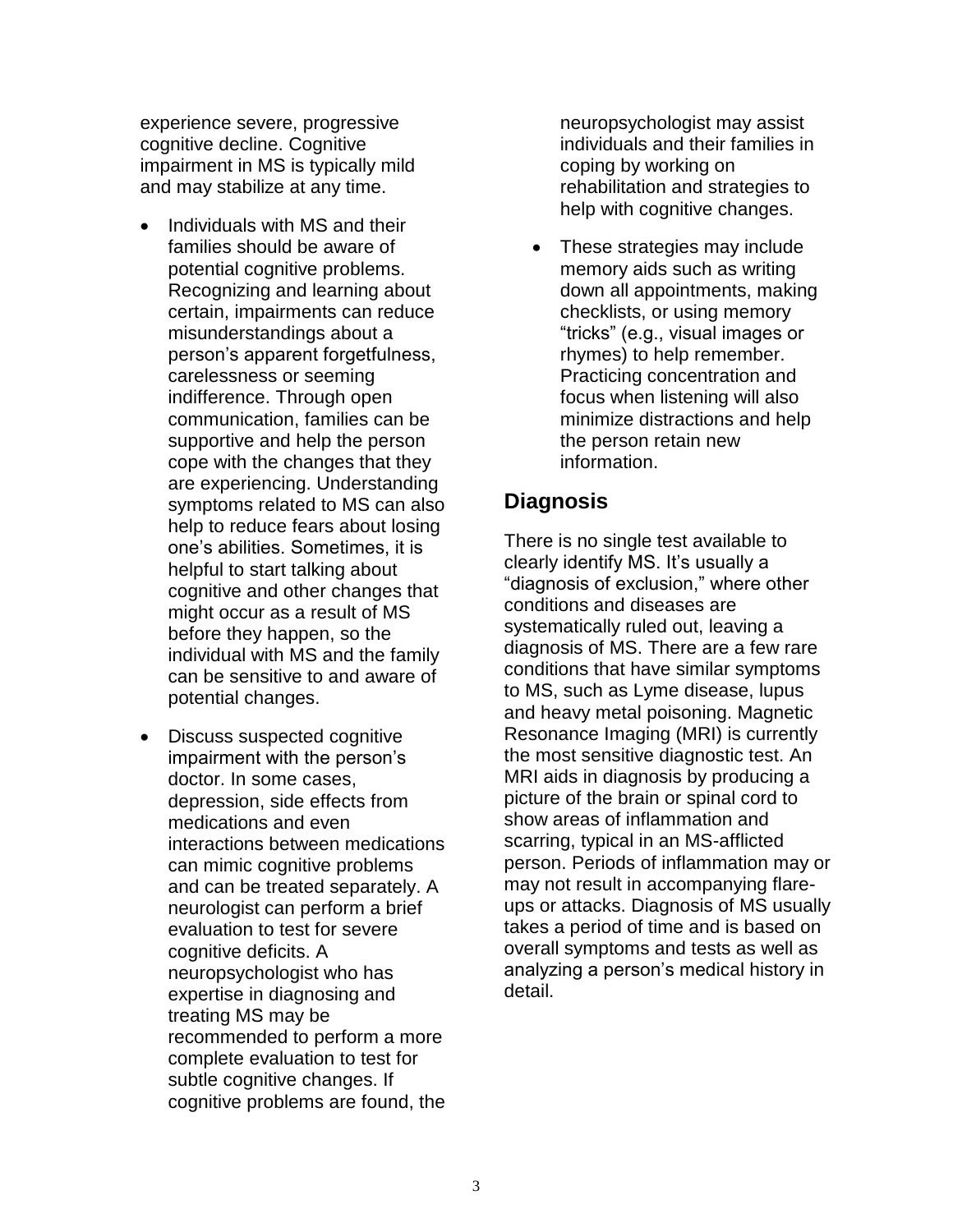## **Types of MS\***

| Type                                                                | <b>Symptoms</b>                                                                                                                               | <b>Outlook</b>                                                                                           |
|---------------------------------------------------------------------|-----------------------------------------------------------------------------------------------------------------------------------------------|----------------------------------------------------------------------------------------------------------|
|                                                                     |                                                                                                                                               |                                                                                                          |
| <b>Benign MS</b>                                                    | Attacks less severe at<br>onset;<br>Symptoms are sensory or<br>vision-related;<br>Attacks are few and much<br>time may pass between<br>bouts. | Complete recovery<br>between<br>attacks;<br>Does not worsen<br>with time;<br>No permanent<br>disability. |
|                                                                     |                                                                                                                                               |                                                                                                          |
| <b>Relapsing -</b><br><b>Remitting or</b><br><b>Exacerbating MS</b> | Symptoms worsen, or new<br>symptoms appear.                                                                                                   | Recovery may be<br>complete or partial.                                                                  |
|                                                                     |                                                                                                                                               |                                                                                                          |
| Progressive -<br><b>Relapsing MS</b>                                | Consistent progression in<br>disability;<br>Clear, definite flare-ups.                                                                        | May or may not<br>experience<br>recovery following<br>flare-ups,<br>or attacks.                          |
|                                                                     |                                                                                                                                               |                                                                                                          |
| Secondary -<br><b>Progressive MS</b>                                | Onset similar to relapsing-<br>remitting course;<br>After time, develops into a<br>more progressive course.                                   | May or may not<br>experience<br>relapses;<br>Recovery may<br>continue<br>to occur.                       |
|                                                                     |                                                                                                                                               |                                                                                                          |
| Primary<br><b>Progressive MS</b>                                    | Continual progression of<br>disease and disability from<br>beginning;<br>Lack of obvious remission.                                           | Occasional<br>stabilization of<br>disability and minor,<br>temporary<br>improvement.                     |

*\*Recognized differently among national and international organizations, and physicians. Adapted from Multiple Sclerosis International Federation (2003) and National Multiple Sclerosis Society (2003).*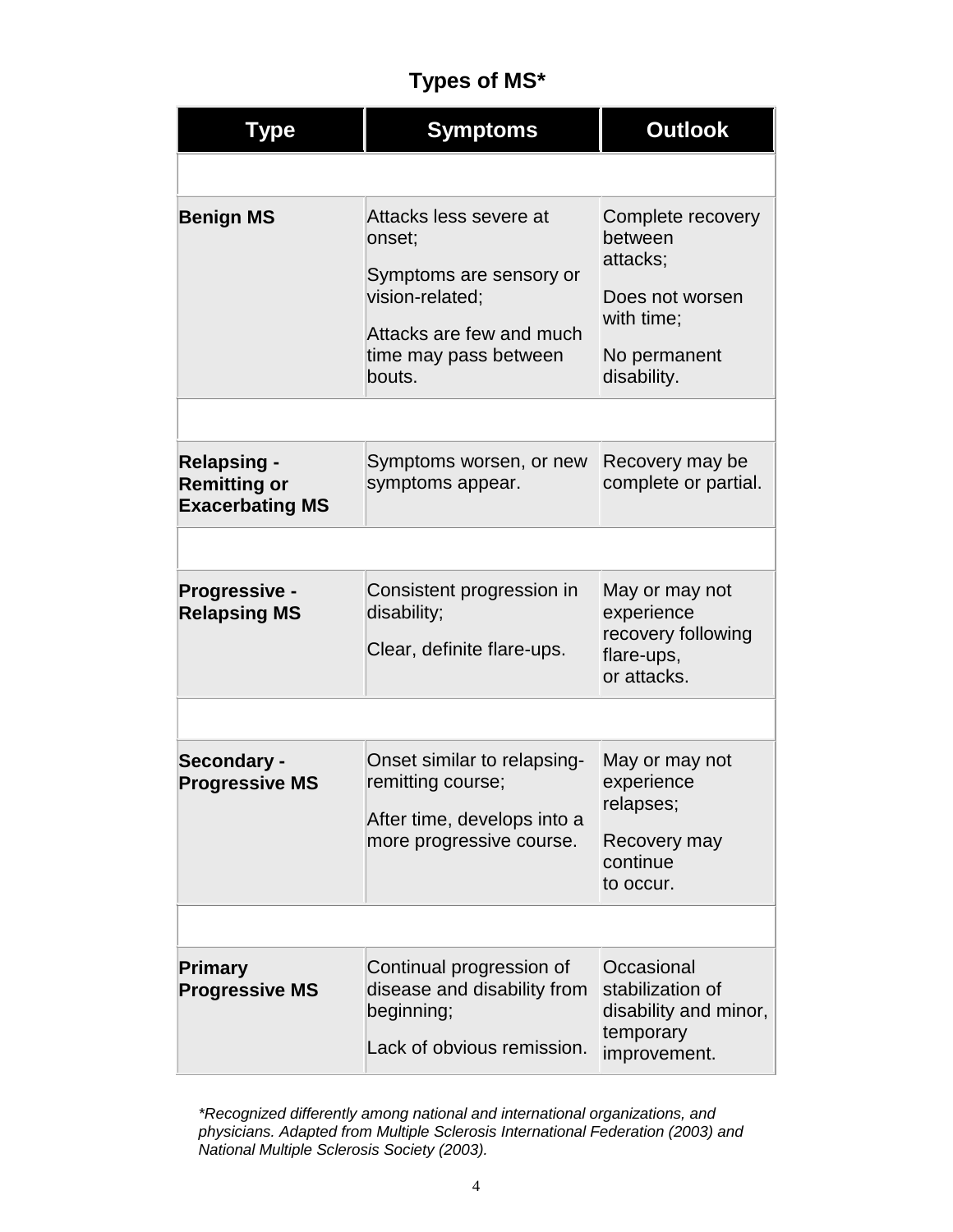#### **Treatment**

Much research is being conducted to find new approaches to the treatment of MS. Since there is no "cure," treatment tends to center on remission, or stopping the attacks from occurring. Thus, treatment focuses on:

- Helping to bring about remission of symptoms;
- Lengthening the remission period so that the flare-ups are less likely to occur;
- Changing the course of the disease so progression slows;
- Providing symptom relief.

Clinical research suggests that it is beneficial to begin treatment for MS as early as possible, and that medications can have the most impact if they are taken as soon as the disease is diagnosed. The lack of active inflammation in the brain is seen as an indicator of successful treatment.

There are a number of medications that may reduce MS-related symptoms. Interferon beta 1-a (Avonex®), interferon beta-1b (Betaseron®), and glatiramer acetate (Copaxone®), widely known as the "ABC" drugs, can be effective in reducing the frequency and intensity of flare-ups and slowing disease progression for many people. Beta interferon 1-a agent (Rebif®) is an immunomodulating agent that has been approved for the treatment of relapsingremitting MS. All of these medications are administered by injection, which some caregivers and individuals with MS may find difficult. Because of this, they may be less likely to stay on a medication schedule. It is important to consider method of delivery and side

effects when selecting a medical intervention program that works for you and your loved one.

Other treatments are targeted to help those with MS function at their best during periods of flare-ups, or attacks. Corticosteroids such as Prednisone® were the first agents used for successful treatment of MS and remain one of the standard treatments for controlling flare-ups. Effectiveness can vary from individual to individual, however, and, due to well-documented side effects, corticosteroids cannot be used on an ongoing basis. Other medications, such as antispasticity drugs, are often effective in relieving muscle spasms. Checking with organizations that specialize in MS (see resource list) is a good way to keep upto-date on new drugs to treat MS, upcoming clinical trials and recent FDA drug approvals.

Medications are not the only ways to reduce the symptoms of MS. Physical therapy is often effective in relieving muscle spasms. Bowel and urinary distress are treated with management programs, and some people benefit from intermittent catherization. A neurologist or urologist can help determine if this option is suitable. Rehabilitation programs or physical therapy are helpful in some cases to increase muscle strength, improve walking ability or reduce pain.

Research suggests that lifting weights and exercise can have a positive effect on individuals with MS. Results from clinical trials have suggested that individuals who exercised experienced less fatigue, greater immune function and decreased inflammation. Physical therapists can help to develop an exercise regimen.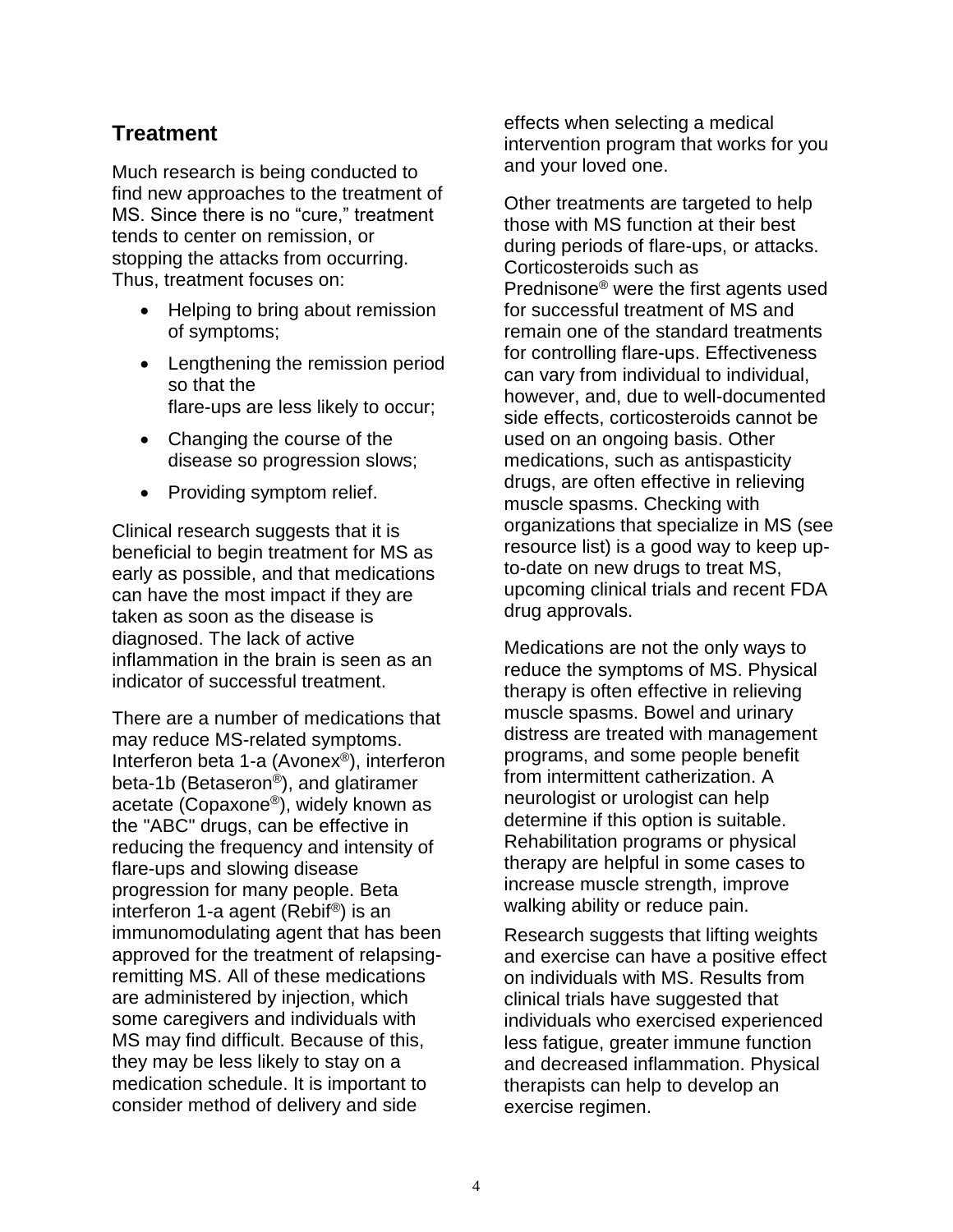#### **The Role of Health Professionals**

When you or your loved one are being tested or receiving treatment for MS, you may seek the expertise of a number of different health professionals. Because people who have MS experience different symptoms and potentially many stages, you may interact with what might seem like a great many physicians, social workers, physical therapists and other health care providers. It can be overwhelming to coordinate care and to find appropriate resources and professionals who are trained in MS care. Keeping a notebook, or "health journal" of the interactions with health care providers, treatments administered, and medications prescribed will help to keep appointments organized and will provide a personal record of care.

## **Getting Support**

It is important both for people with MS and their loved ones to get support when dealing with the disease. Support groups, which provide safe, caring environments to share experiences and challenges, are available for both individuals with MS and those who care for them. Topics discussed may include adjustment, coping, disease course, family issues, frustrations, insurance, medication, resources and more. Counseling also may be helpful for individuals, couples or families who are learning to cope with chronic illness or periodic health crises.

Family and friends who are providing assistance to a loved one with MS may feel stressed and thus be at increased risk of poor health, depression and isolation. It is important for the health of the family caregiver as well as the health of the person with MS for the caregivers to take some time off (or "respite") from caregiving, to get enough sleep and have a support system of their own. Respite care can be arranged with the help of family members, friends, community organizations, volunteer services, independent living centers or home care agencies. Caregivers who have time for themselves give better care to their loved ones.

#### **Recommended Readings**

*Multiple Sclerosis: The Questions You Have, the Answers You Need*, Rosalind Kalb, Second edition, 2002, Demos Vermande.

*Mainstay: For the Well Spouse of the Chronically Ill*, Maggie Strong, 1997, Bradford Books.

*Symptom Management in Multiple Sclerosis*, Randall T. Schapiro, 1998, Third Edition, Demos Vermande.

*Multiple Sclerosis: A Self-Care Guide to Wellness*, Nancy Holland and June Halper (eds.), 1998, Paralyzed Veterans of America.

*Alternative Medicine and Multiple Sclerosis*, Allen C. Bowling, 2001, Demos Vermande.

*The Other Victim: How Caregivers Survive a Loved One's Chronic Illness*, Alan Drattell, 1996, Seven Locks Press.

#### **Credits**

International Journal of MS Care, 2001, Early Diagnosis and Intervention in MS. M. Aguirre-Sullivan, National MS